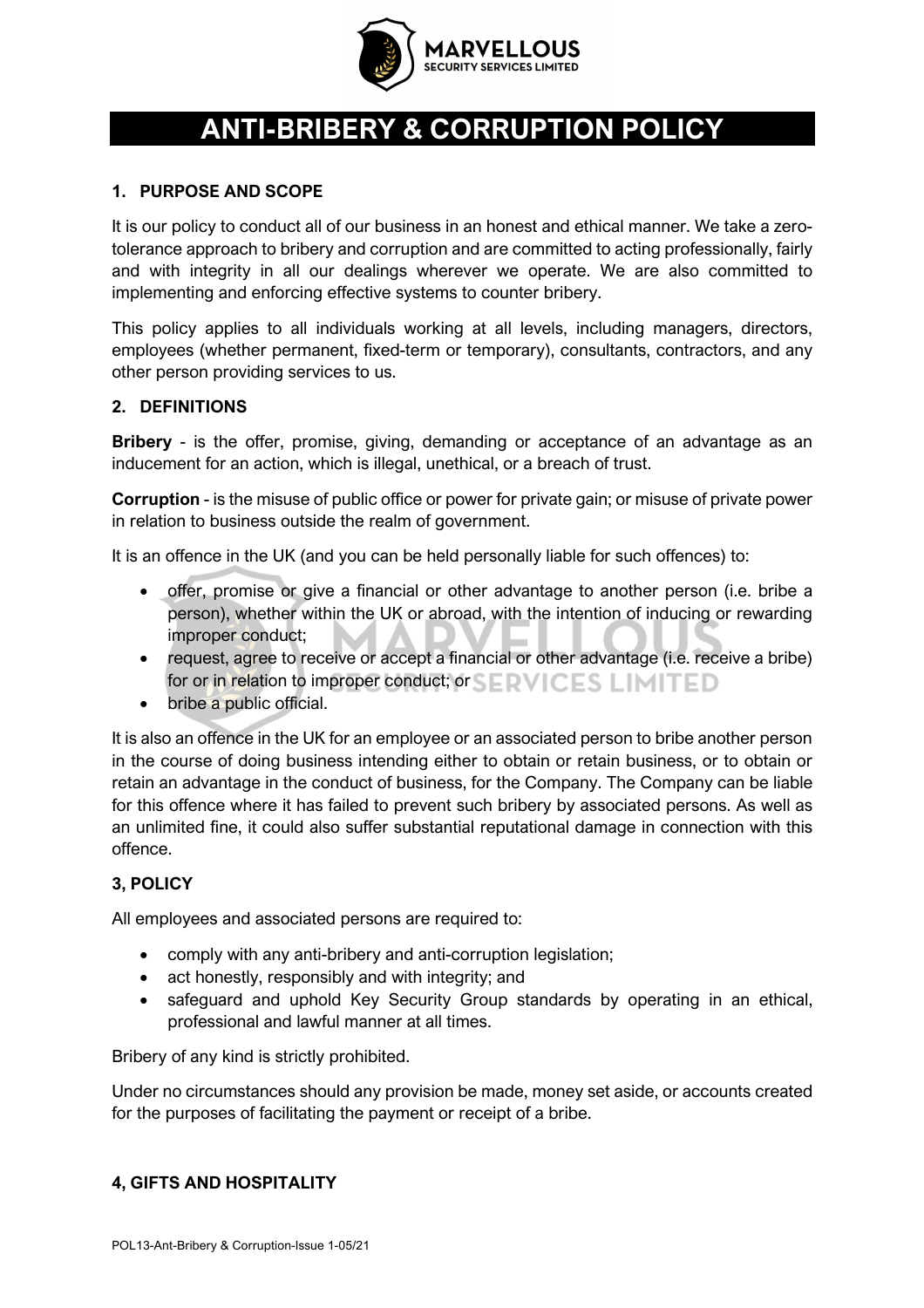

This policy does not prohibit normal and appropriate hospitality (given and received) to or from third parties.

The giving or receipt of gifts is not prohibited, if the following requirements are met:

- it is not made with the intention of influencing a third party to obtain or retain business or a business advantage, or to reward the provision or retention of business or a business advantage, or in explicit or implicit exchange for favors or benefits;
- it complies with law:
- it is given in our name, not in your name:
- it does not include cash or a cash equivalent (such as gift certificates or vouchers);
- it is appropriate in the circumstances. For example, in the UK it is customary for small gifts to be given at Christmas time;
- taking into account the reason for the gift, it is of an appropriate type and value and given at an appropriate time;
- it is given openly, not secretly; and
- gifts should not be offered to, or accepted from, government officials or representatives, or politicians or political parties, without the prior approval of a Director.

The test to be applied is whether in all the circumstances the gift or hospitality is reasonable and justifiable. The intention behind the gift should always be considered.

Customers may, on occasion, express appreciation with a gift of flowers, chocolate or wine. This policy does not prohibit the receipt of such gifts provided that you are satisfied that they are proportionate and reasonable in the circumstances. Any concern should be discussed with the Director.

**SECURITY SERVICES LIMITED** Gifts of a value in excess of £50 must always be disclosed to a Director.

Gifts from suppliers should always be disclosed to a Director.

It is not acceptable for you (or someone on your behalf) to:

- give, promise to give, or offer, a payment, gift or hospitality with the expectation or hope that a business advantage will be received, or to reward a business advantage already given;
- accept payment from a third party that you know, or suspect is offered with the expectation that it will obtain a business advantage for them.
- accept a gift or hospitality from a third party if you know or suspect that it is offered or provided with an expectation that a business advantage will be provided by us in return;
- threaten or retaliate against another worker who has refused to commit a bribery offence or who has raised concerns under this policy; or
- engage in any activity that might lead to a breach of this policy.

#### **5. RESPONSIBILITIES & RAISING OF CONCERNS**

It is the contractual duty and responsibility of all employees and associated persons to take whatever reasonable steps are necessary to ensure compliance with this Policy and to prevent, detect and report any suspected bribery or corruption in accordance with the procedure set out in the Whistleblowing Policy.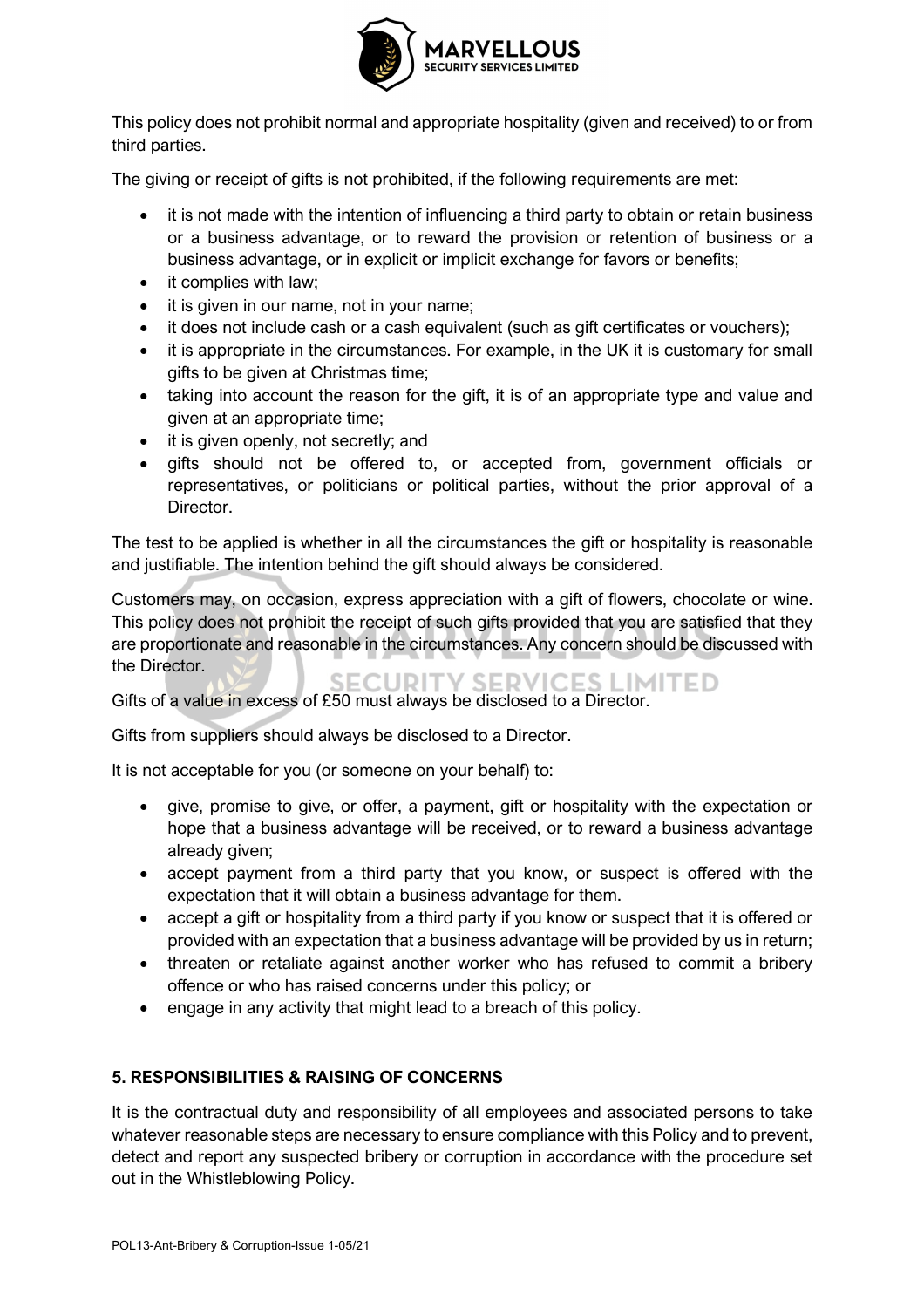

You must immediately disclose to the Director any knowledge or suspicion you may have that you, or any other employee or associated person, has plans to offer, promise or give a bribe or to request, agree to receive or accept a bribe in connection with the business. For the avoidance of doubt, this includes reporting your own wrongdoing. The duty to prevent, detect and report any incident of bribery and any potential risks rests not only with the Director of the Company but applies equally to all employees and associated persons.

Confidentiality will be maintained during any investigation of alleged wrongdoing to the extent that this is practical and appropriate in the circumstances.

We are committed to taking appropriate action against bribery and corruption. This could include either reporting the matter to an appropriate external government department, regulatory agency or the police and/or taking internal disciplinary action against relevant employees and/or terminating contracts with associated persons.

We will support anyone who raises genuine concerns in good faith under this Policy, even if they turn out to be mistaken. It is also committed to ensuring nobody suffers any detrimental treatment as a result of refusing to take part in bribery or corruption, or because of reporting in good faith their suspicion that an actual or potential bribery or corruption offence has taken place or may take place in the future.

## **6. RECORD KEEPING**

We will keep financial records and have appropriate internal controls in place, which will evidence the business reason for making any payments to third parties.

All expense claims relating to hospitality, gifts or expenses incurred to third parties must be submitted in accordance with our expenses policy and specifically record the reason for the SER SECURIT IES LIMIT expenditure.

All accounts, invoices, memoranda and other documents and records relating to dealings with third parties, such as customers, suppliers and business contacts, must be prepared and maintained with strict accuracy and completeness. No accounts must be kept "off-book" to facilitate or conceal improper payments.

#### **7. MONITORING AND REVIEW**

The Director will monitor the effectiveness and review the implementation of this policy, regularly considering its suitability, adequacy and effectiveness. Any improvements identified will be made as soon as possible.

Internal control systems and procedures will be subject to regular audits to provide assurance that they are effective in countering bribery and corruption.

All employees are responsible for the success of this policy and should ensure they use it to disclose any suspected danger or wrongdoing.

Employees are invited to comment on this policy and suggest ways in which it might be improved. Comments, suggestions and queries should be addressed to the Directors.

# **8. BREACHES OF POLICY**